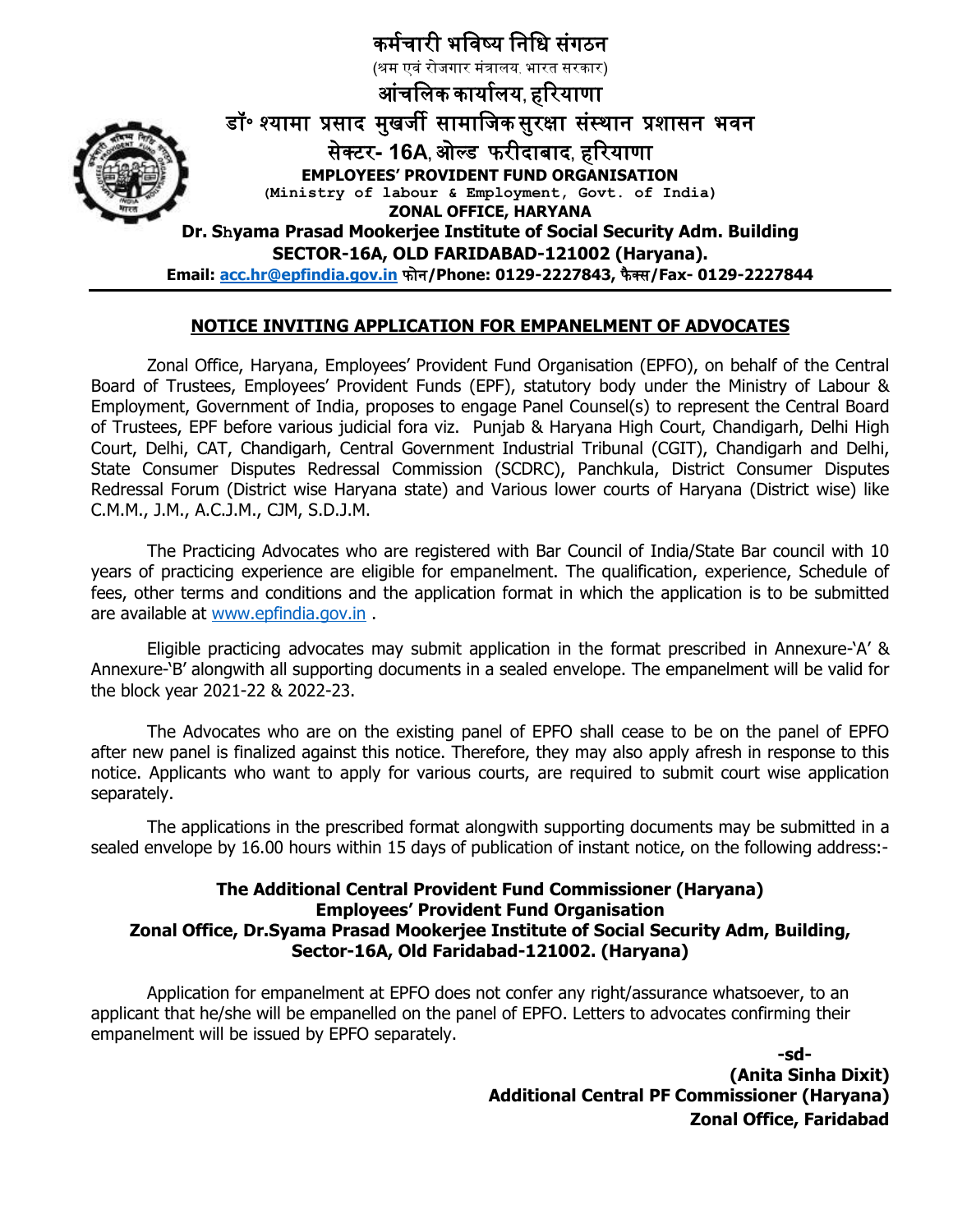#### **GUIDELINES FOR EMPANELMENT OF ADVOCATES:**

Following are the guidelines provided to regulate the manner and procedure for empanelling the advocates to represent and assist EPFO before various courts and for regulating the referrals of the case and payment of fee / remuneration. These guidelines shall supersede all existing instructions in this regard, if any, and is subject to change without assigning any reason.

# **1. Eligibility of Empanelment:-**

Before filling the application form, the candidates are advised to carefully read and follow the eligibility criteria, instructions and terms & conditions for empanelment of Advocates in EPFO mentioned herein below:-

- (i) Be enrolled / registered as an advocate with the State Bar Council.
- (ii) Have a minimum, relevant experience of 10 (Ten) years of handling Civil, Service, Labour matters, Arbitration matters and other cases before the court with a fair knowledge of Labour Laws with special reference to Employees' Provident Funds and Miscellaneous Provision, Act, 1952 (E.P.F. and M.P. Act,I952).

# **2. Tenure of Empanelment:-**

The empanelment will be valid for the block year 2021-22 & 2022-23. Performance of empanelled advocates shall be reviewed at regular intervals for continuance in the panel of Advocate.

# **3. Payment of Fee and other conditions:-**

- (i) The fee payable to the advocates shall be governed by the Schedule of fee annexed as **Annexure "C"** with these guidelines as amended from time to time by EPFO.
- (ii) The Competent Authority shall have the right in exceptional cases to approve the payment of a higher fee than the fee mentioned in the annexed schedule keeping in view the importance of the matter and the efforts put in by the advocate in a particular case.
- (iii) No retainer fee shall be paid to any panel advocate merely because such advocate has been empanelled.

# **4. Procedure for Empanelment:-**

- a. The applicant advocate must apply in the format prescribed by the Zonal Office, Haryana only. No other format will be entertained.
- b. An applicant advocate willing to be empanelled for more than one forum may apply separately for each forum.
- c. Any application received after the last date prescribed in the advertisement shall not be entertained. In case of submission of application through email, it has to be followed by hard copy with original signature of applicant, to be received by the stipulated date.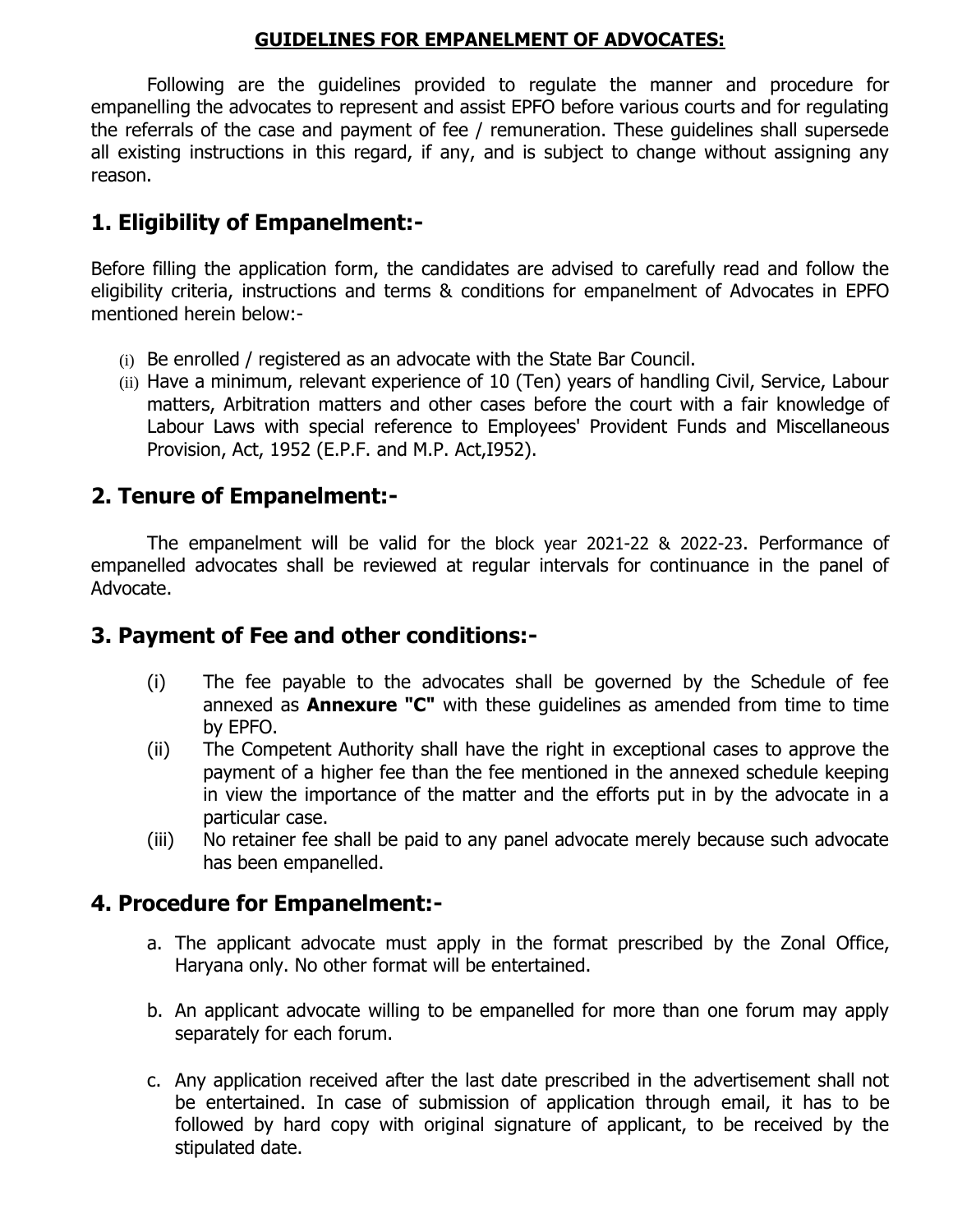- d. No applicant advocate shall be called for interaction unless he / she satisfies the eligibility conditions and is shortlisted for the same.
- e. Depending upon the requirement and number of applications received, Zonal Office, Haryana reserves the right to shortlist the candidates to be called for interaction and to be empanelled.
- f. Merely fulfilling the eligibility criteria will not confer any right on an applicant advocate to be called for interaction and to be selected.
- g. The decision of the competent authority regarding short listing and selection of the candidates shall be final.
- h. Canvassing in any form shall be treated as a disqualification. The candidature of such applicants shall be cancelled forthwith.
- i. The applicant advocate shall bring original documents at the time of interaction for verification.
- j. Letter to applicant advocates confirming their empanelment will be issued by Zonal Office, Haryana separately.
- k. Date and place of interaction will be intimated by e-mail to short-listed advocates.

## **5. Duties of the Empanelled Advocates:**

- a. The Advocate shall not advise any party or accept any case against the EPFO, CBT (EPF), any officer of EPFO in which he / she has appeared or is likely to be called upon to appear for or advise which is likely to affect or lead to litigation against EPFO/ CBT (EPF).
- b. Timely appearance of the advocate to contest the cases for EPFO/CBT (EPF)/concerned officer of EPFO in the Court is a must. His / her absence in the Court, without any reasonable ground and notice in advance, will not be accepted.
- c. Concerned Office of Zonal Office, Haryana sends the information to the panel advocates through e-mail regarding entrustment of a case and after receiving the email, it is duty of the panel advocates to collect brief/ copy of petition alongwith assignment letter from the concerned office of Zonal Office at the earliest.
- d. Zonal Office, Haryana/EPFO is free to engage any advocate of its own choice and an empanelled advocate shall make no claim that he / she alone should be entrusted with EPFO's legal matter(s).
- e. Refusal by any advocate to accept any work without any reasonable cause (e.g. on grounds of conflict of interest) may entail removal of such advocate from the panel, forthwith without waiting for the empanelment period to expire.
- f. The advocate shall accept the terms and conditions of empanelment as determined by EPFO from time to time.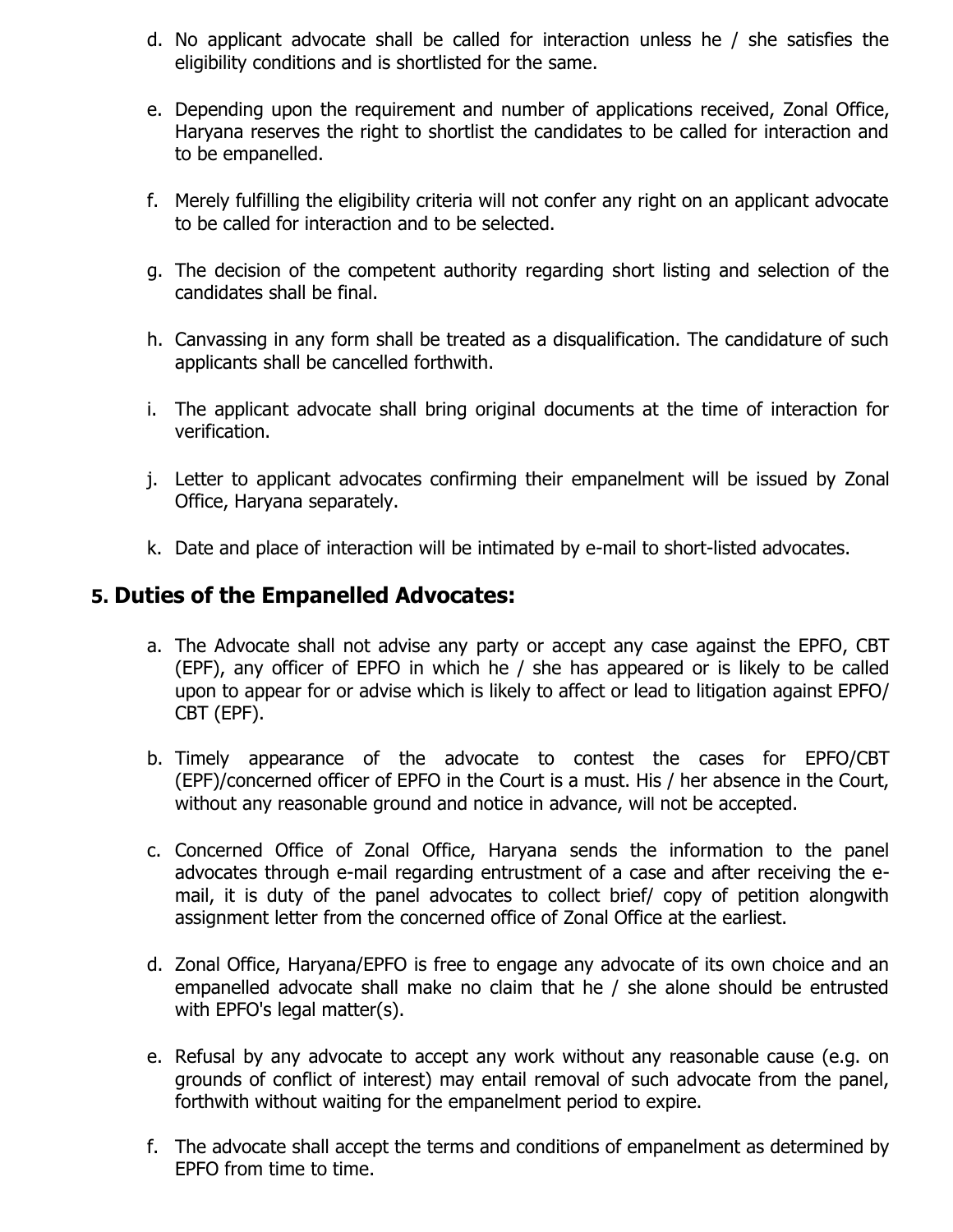- g. In order to ensure that there is effective check on the cases being conducted, the advocates on panel must report status of each case after each date of hearing. Failure to submit status report will be a ground for removal of the advocate concerned from the panel.
- h. In cases where on the request of the Union of India, Ministry of Labour & Employment have also to be represented, no extra fee shall be paid to the advocate to watch and safeguard the interests of Union of India, Ministry of Labour & Employment.
- i. If required, the advocate shall render all assistance to Special or Senior Counsel engaged in a particular case before the CAT -Chandigarh Bench, High Court – Chandigarh and other judicial fora.
- j. The advocate shall keep concerned office of Zonal Office, Haryana/Regional Office informed and updated on important developments in the assigned cases, dates of hearing, orders of the court (on the date of its pronouncement), supplying copy of orders/ judgment etc.
- k. The advocate shall furnish monthly statement about the cases represented by him / her before the CAT (Chandigarh Bench), High Court (Chandigarh), DCDRF(Haryana), SCDRC(Haryana) or any other authority and their outcomes.
- l. When any case attended by him/her is decided against the Organisation, the advocate concerned must give considered opinion regarding the reasons for such adverse order and the advisability of filing an appeal from such a decision not later than 5 (five) working days of the order (kuchha copy).
- m. 30% of the fees payable to the advocate shall be deducted if the certified copy of the judgment is not handed over to the Legal Cell of the concerned office/Zonal Office, Haryana within three days (excluding the time taken by the Court in preparation of the copy) from the date of judgment.

# **6. Removal from Panel:-**

Zonal Office, Haryana/EPFO reserves the right to terminate the empanelment of an advocate with one month's notice in writing without assigning any reason. The advocate may also resign from the Organisation by serving one month's notice.

Empanelment is liable to be cancelled due to occurrence of any of the following on part of the advocate:-

- (i) Giving false information in the application for empanelment,
- (ii) Failing to attend hearing of the case without any sufficient reason and / or prior information,
- (iii) Not acting as per EPFO's instructions or going against specific instructions,
- (iv) Threatening, intimidating or abusing any of EPFO's employees, officers or representatives,
- (v) Passing on information relating to EPFO's case on to opposite parties or their advocates or any third party which is likely to cause any damage to EPFO's interest.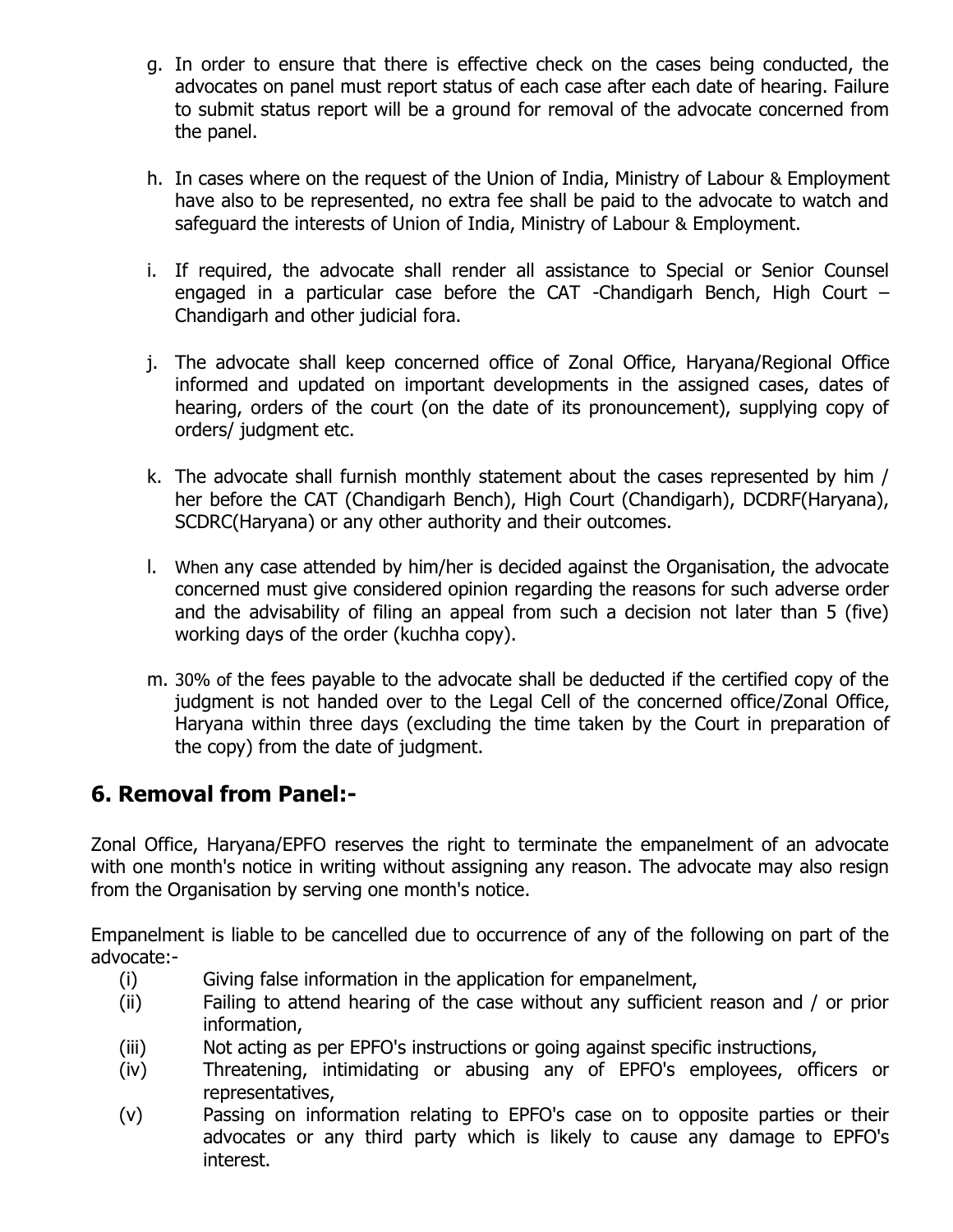- (vi) Giving false or misleading information to EPFO relating to the proceedings of the case,
- (vii) Seeking frequent adjournments or not objecting to adjournments moved by other party without sufficient reason,
- (viii) Frequent absence from court proceedings even if "pass over" or proxy" is obtained by an advocate.

Encl: Annexure A, B & C.

-sd- **(Anita Sinha Dixit) Additional Central PF Commissioner (Haryana) Zonal Office, Faridabad**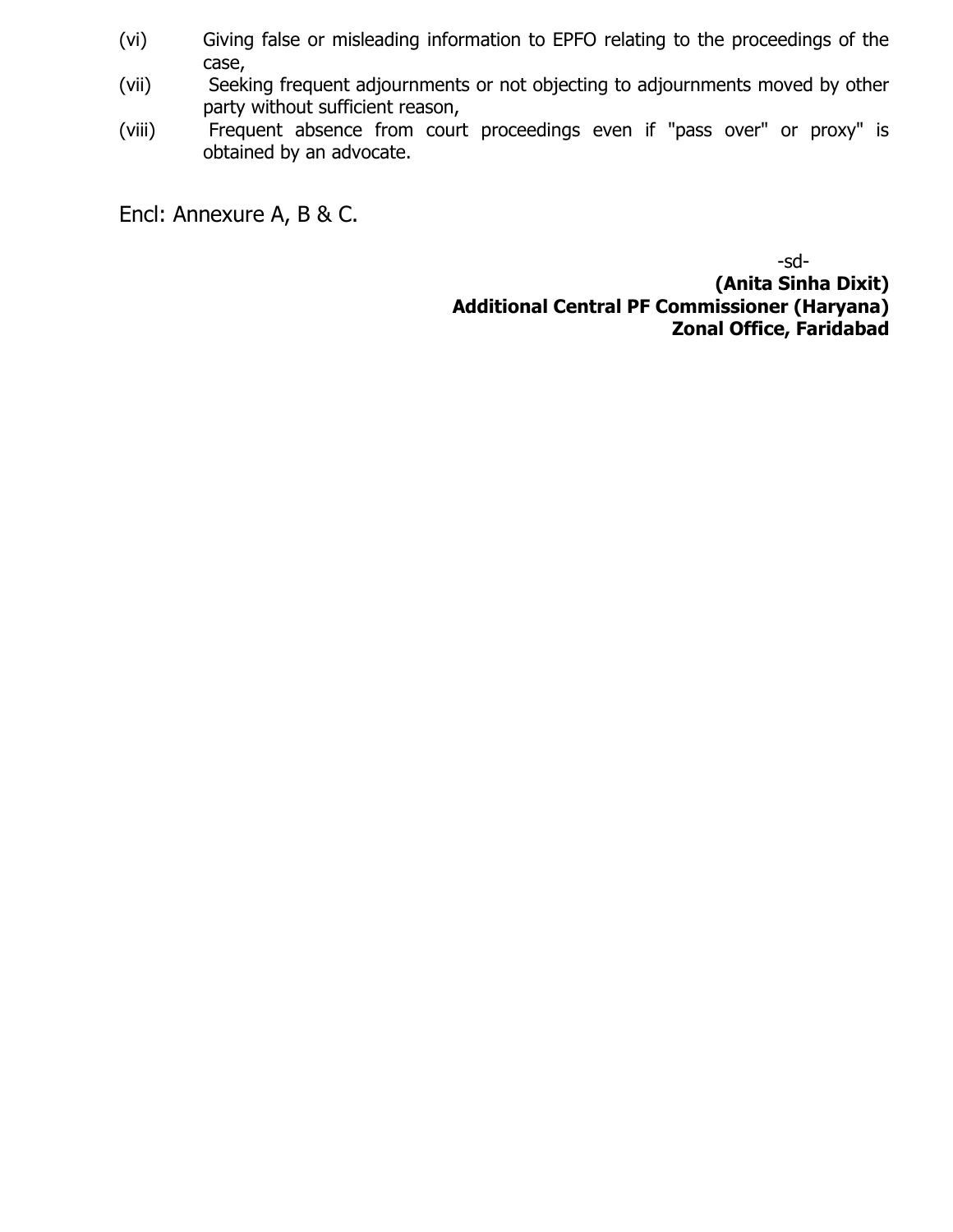APPLICATION NO. (To be filled by EPFO)

### APPLICATION FORM FOR EMPANELMENT IN EPFO, HARYANA ZONE (TO BE FILLED IN BY ALL APPLICANT ADVOCATES)

### To,

#### **The Additional Central Provident Fund Commissioner (Haryana) Zonal Office, Employees' Provident Fund Organisation Dr. Shyama Prasad Mookerjee Institute of Social Security Adm., Building, Sector-16A, Old Faridabad-121002 (Haryana) Phone: 0129-2227843**

| <b>Name (in Block letter)</b>                  |                                                       |  |  |
|------------------------------------------------|-------------------------------------------------------|--|--|
| <b>Father's name</b>                           |                                                       |  |  |
| <b>Court for which applied</b>                 |                                                       |  |  |
|                                                | <b>CHECKLIST</b>                                      |  |  |
| List of documents attached (please $\sqrt{}$ ) |                                                       |  |  |
|                                                | Copy of all certificates & mark -sheets (Xth onwards) |  |  |
| <b>Experience Certificate</b>                  |                                                       |  |  |
| Duly filled Annexure A & B                     |                                                       |  |  |
| Others (Please specify): 1.                    |                                                       |  |  |
| 2.                                             |                                                       |  |  |

| PERSONAL DETAILS ( IN BLOCK LETTERS)              |  |  |
|---------------------------------------------------|--|--|
| 1.<br>Name in full                                |  |  |
|                                                   |  |  |
| $\overline{2}$<br>Father's/ Husband's name        |  |  |
| 3<br>Date of Birth                                |  |  |
| Age on (last date of receipt of application)<br>4 |  |  |
| 5<br>Nationality                                  |  |  |
| Marital status<br>6                               |  |  |
| Address for correspondence<br>7                   |  |  |
| with PIN and phone nos.                           |  |  |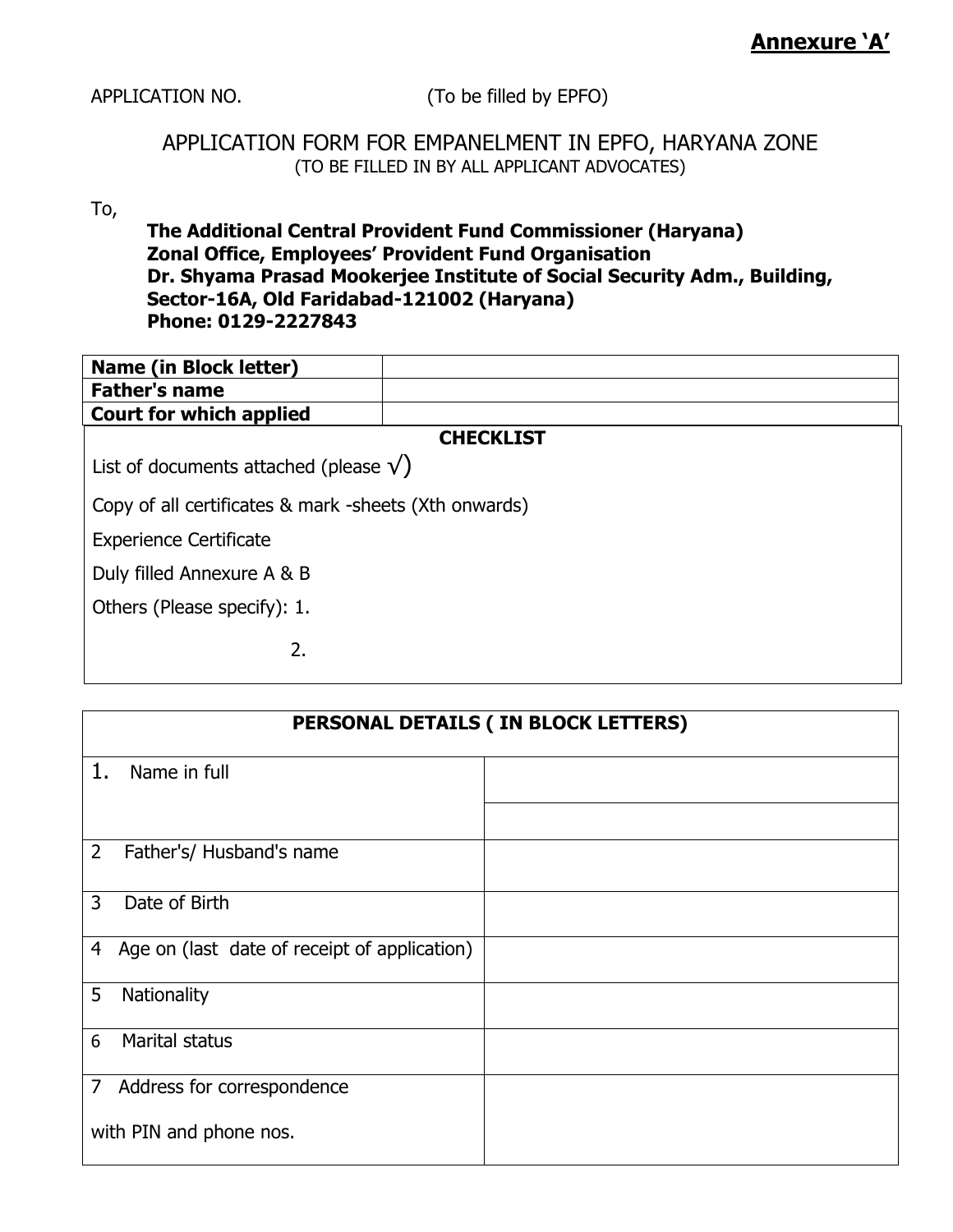| 8 Permanent address                                                                                                                                      |  |
|----------------------------------------------------------------------------------------------------------------------------------------------------------|--|
| with PIN and Phone nos.                                                                                                                                  |  |
| 9 Address of office / chamber, if any<br>with PIN and phone nos.                                                                                         |  |
| 10 Mobile number (s)                                                                                                                                     |  |
| 11 e-mail ID:                                                                                                                                            |  |
| 12. Are you related to any EPFO employee? If<br>so, please give details<br>(viz. Name, Designation, Place of work &<br>relationship with the applicant): |  |

13. Details of Educational qualification (Commencing with Matriculation or equivalent examination):

| Examination<br>passed                   | Name of the<br>Board/<br><b>University</b> | <b>Class</b><br>or<br><b>Division</b> | % of Marks | Subjects | <b>of</b><br>Year<br>passing |
|-----------------------------------------|--------------------------------------------|---------------------------------------|------------|----------|------------------------------|
| 10 <sup>th</sup> /Matriculation         |                                            |                                       |            |          |                              |
| 12 <sup>th</sup> /Intermediate          |                                            |                                       |            |          |                              |
| Graduation                              |                                            |                                       |            |          |                              |
| LLB/Law<br>Graduate Degree              |                                            |                                       |            |          |                              |
| <b>Post Graduation</b>                  |                                            |                                       |            |          |                              |
| Other<br>Professional<br>Qualifications |                                            |                                       |            |          |                              |

14. Whether the applicant is currently on the panel of any other Government Department / PSU/Statutory Body /Autonomous Body etc., and if yes, the details below (Self -certified copy of the Office Order / letter of empanelment may be attached):-

| Name of the Department   From | to |
|-------------------------------|----|
| PSU/Statutory                 |    |
| Body/Autonomous Body          |    |
| <b>.</b>                      |    |
|                               |    |
|                               |    |
|                               |    |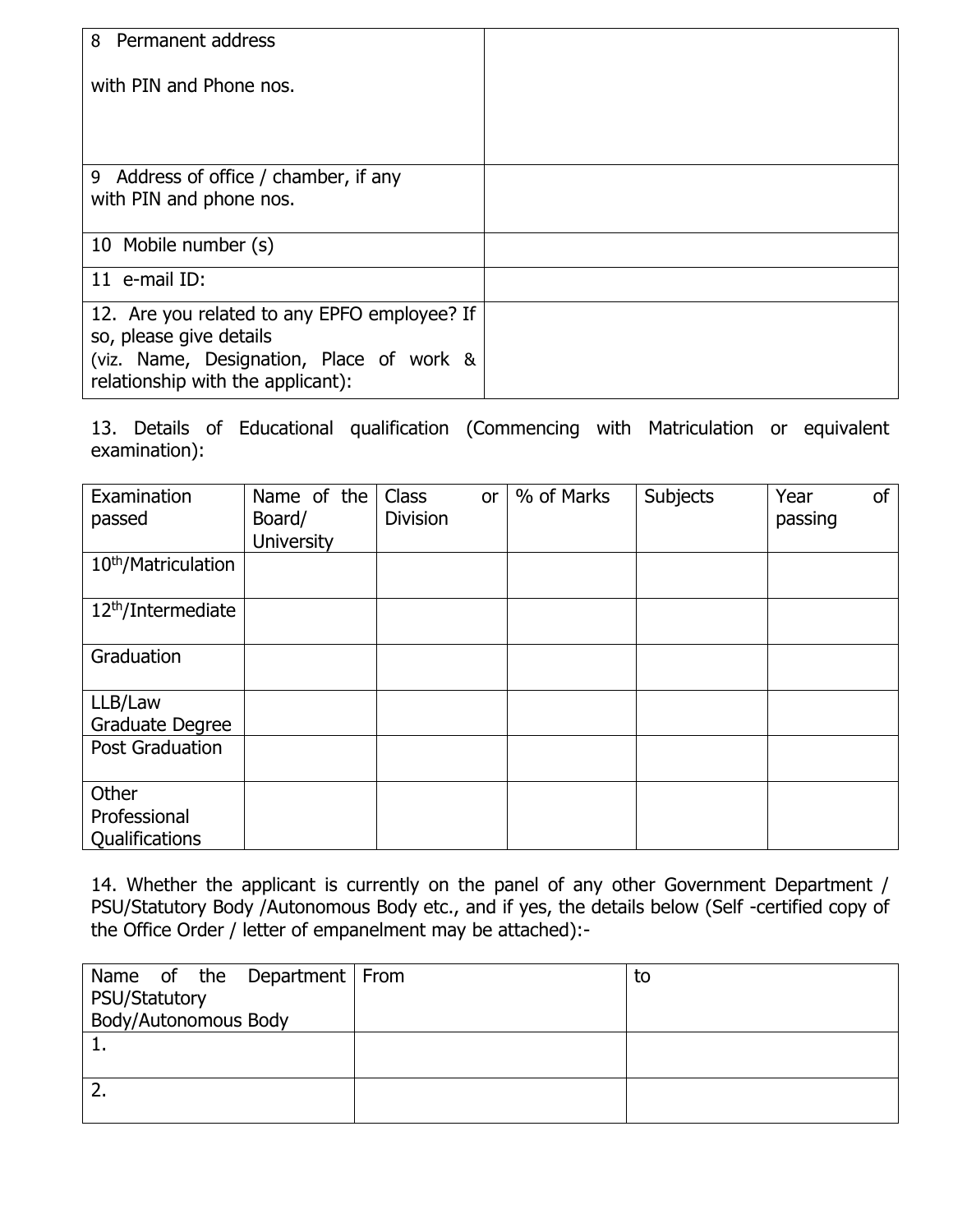15. Whether the applicant has worked as Legal Researcher (LR) attached to any Court / judge? If yes, the details and the supporting documents:-

| Name of Court/Judge | Period of Research | <b>Supporting Documents</b> |
|---------------------|--------------------|-----------------------------|
|                     |                    |                             |
|                     |                    |                             |

16. If one or more advocates are associated as juniors of the applicant, their details be provided below:-

| No. | Name of the advocate | Enrolment no. with date |
|-----|----------------------|-------------------------|
|     |                      |                         |
|     |                      |                         |

17. Infrastructural facilities available with the applicant be provided below {please tick  $(\sqrt)$  if available} :-

| Office Space | <b>Office Clerk</b> | Steno/Typist | Support<br><b>Staff</b> | Laptop/<br>printer/<br>facility | Desktop/Computer<br>Broadband | internet |
|--------------|---------------------|--------------|-------------------------|---------------------------------|-------------------------------|----------|
|              |                     |              |                         |                                 |                               |          |

18. No. of cases relating to EPF and MP Act, l952, if handled earlier:-

| SL. No. | Title of case (Documentary proof must be attached) |
|---------|----------------------------------------------------|
|         |                                                    |

19. Whether the applicant has been engaged (through Vakalatnama) as counsel in any landmark or mother case? If yes, the particulars of the case with copy of the judgment wherein his / her name is recorded as advocate for one of the parties (copy of order/ judgment be attached as proof):-

| Name<br>.<br>Court<br>title<br>the.<br>Case<br>ot |  | <b>Nature</b><br><b>udament</b><br>-of |  |
|---------------------------------------------------|--|----------------------------------------|--|
|                                                   |  |                                        |  |

20. Whether Income Tax return is being filed for last five years? Yes/No (If yes, please attach copies of ITRs):-

21. Details of Bank Account / Aadhaar Number be provided below:-

| Bank Account Details (Bank, Account Number,   PAN Number<br>Address of the ranch and IFSC code) | Aadhaar Number |
|-------------------------------------------------------------------------------------------------|----------------|
|                                                                                                 |                |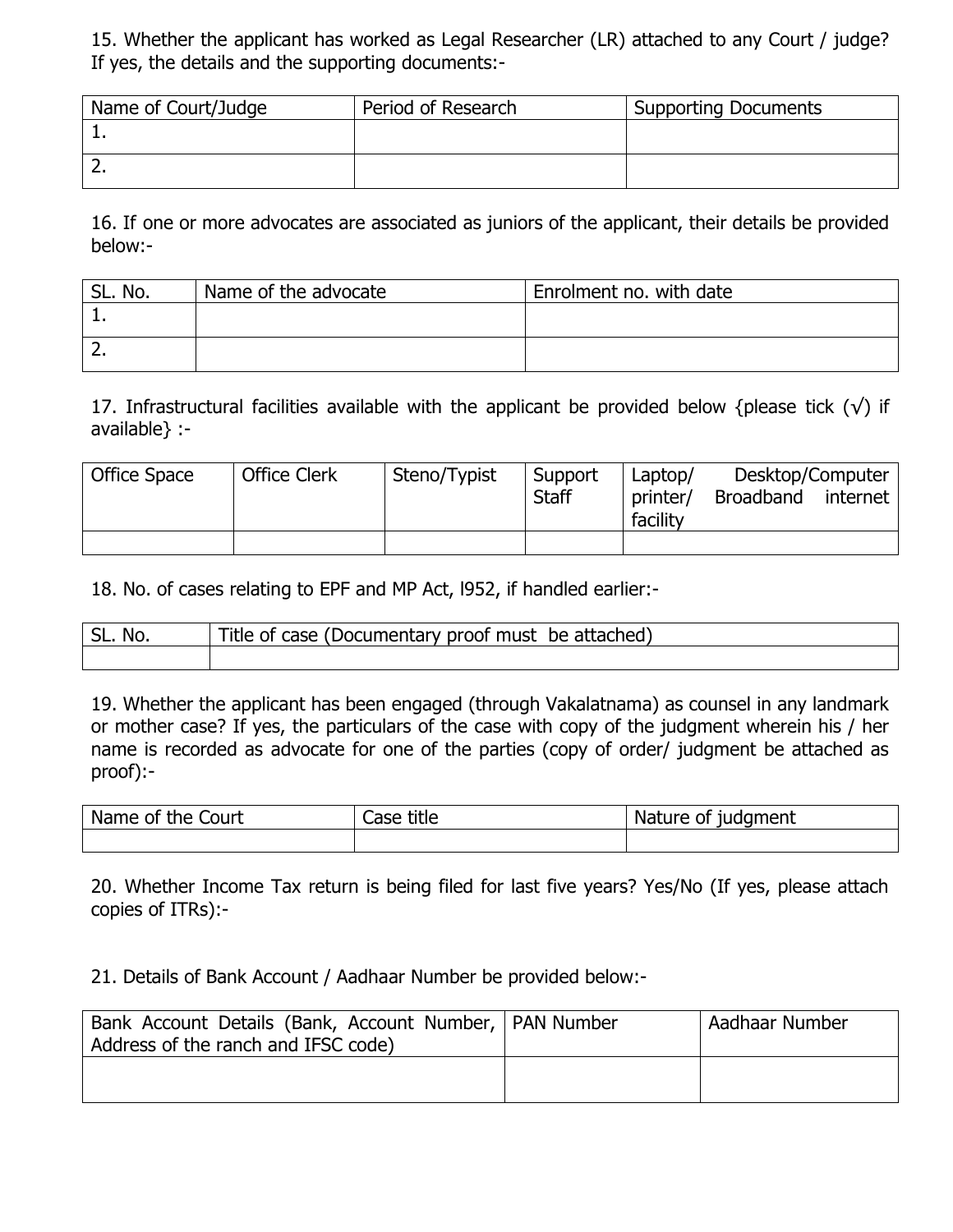22. Whether any criminal complaint has ever been filed or FIR registered or any criminal proceeding has ever commenced against the applicant advocate:-

| SI.<br>No. | Details of allegations and proceedings | Finding made by court |
|------------|----------------------------------------|-----------------------|
|            |                                        |                       |

23. Whether any proceeding has ever been commenced or is continuing before the Disciplinary Committee of the Bar Council for alleged professional misconduct:-

| SI. No. | Details of allegations and proceedings | Finding made by the Disciplinary<br>Committee |
|---------|----------------------------------------|-----------------------------------------------|
|         |                                        |                                               |

24. Any additional professional qualifications(s), which will further the candidature, including membership of professional societies, awards and honours etc. may be listed in the box below (Documentary proof should be attached):-

# **UNDERTAKING**

- 1) I hereby confirm and declare that the information furnished in the application and in the attached certificate is true / correct and complete to the best of my knowledge and belief, I have not concealed any relevant information. I am fully aware that if any information furnished by me is found to be false / incorrect, my candidature for empanelment will be treated as cancelled and matter will be referred to the appropriate authority for necessary action.
- 2). I also undertake to maintain absolute secrecy about the cases of EPFO as required under the relevant Act, Rules and Regulations.
- 3). I also undertake to return all case files and records to EPFO as and when required by EPFO.
- 4). I agree with the Fee Schedule notified by EPFO.

Signature of Advocate/ Applicant

 Enrolment Number : Date and Year of Enrolment: e-mail ID: Mobile Number:

Place:

Date: